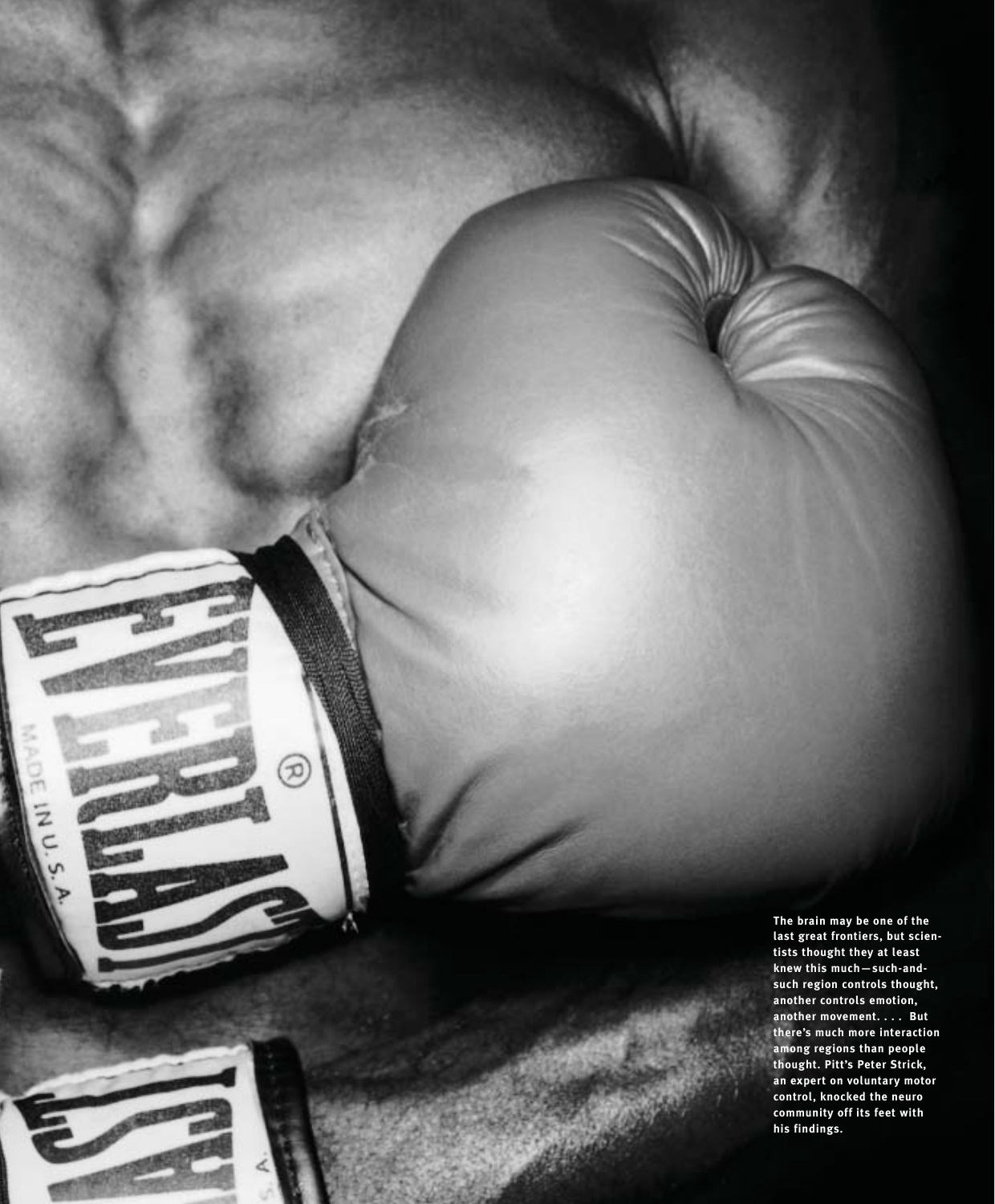**C O VER STORY**

## **BRAIN STUDIES DELIVER DECISIVE BLOWS TO**

**C ONVENTIONAL THOUGHT | B Y E DWIN KIESTER JR.**

## THE SWEET SCIENCE OF MOVEMENT

he first punch, high on the cheekbone, snaps the boxer's head back. Instinctively, he raises his gloves to protect himself. Welterweight champion Sugar Ray Leonard immediately seizes the opening to punish his opponent. Left-right-left-right-right, the flurry of punches coming so quickly the other man, flustered and knocked off balance by the fusillade, lowers his hands to shield his body. At that moment, Leonard throws a rocket-like right to the head. The opponent goes down. Left-right-left<br>the other may

To aficionados of what the writer A. J. Liebling called "the sweet science," that exhibition by Leonard, one of the fastest and most skilled boxers of his time, was a classic example of what used to be termed "the manly art of self-defense." To the University of Pittsburgh's Peter Strick, who's also a boxing fan, Leonard's rapid-fire five-punch combination represented something more—a shining example of a subject to which he has devoted a 30-year research career.



**weight crown.** 

© BETTMANN/CORBIS

**PHOTOGRAPHY | JEN URICH E X CEPT WHERE NOTED**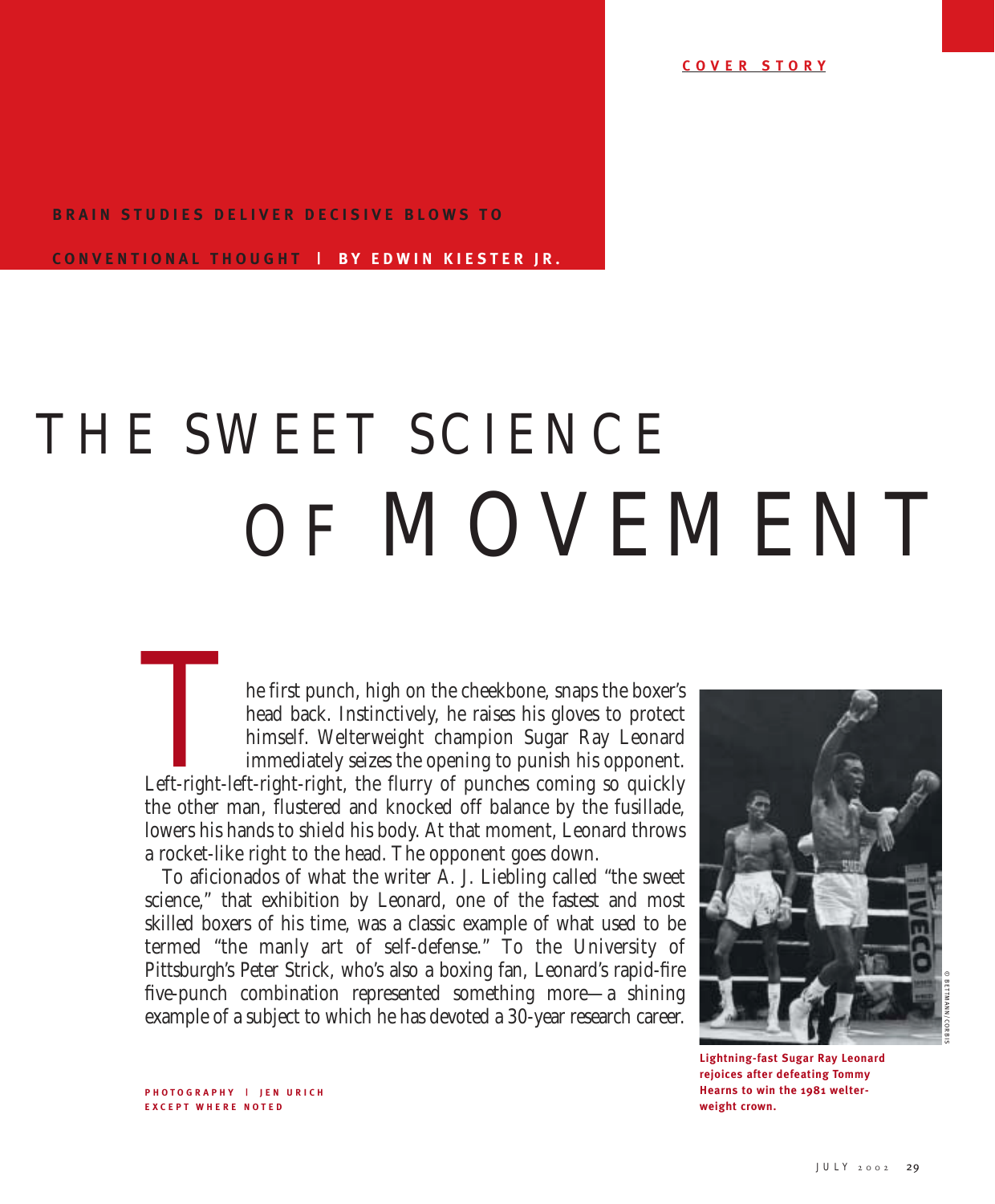

In fact, Strick likes to show medical students video footage of Leonard throwing flurries of punches almost too fast for the camera to catch.

"When Sugar Ray hit a speed bag, obviously he wasn't thinking, 'Now I'll throw the left, now the right,'" Strick says. "The bag moved too fast for that. The punches were all part of one swift, sequential movement that was entirely preprogrammed somewhere in his brain."

Strick, a personable 55-year-old who discusses boxing and basketball as readily as neurons or glial cells, has built an international reputation as an expert on the brain's role in voluntary, automatic, sequential movement, the kind we perform fluidly, almost without thinking of the individual movements, like writing a signature, playing a glissando on the piano—or throwing a five-punch combo.

Strick's mouthful title is codirector of the University of Pittsburgh/Carnegie Mellon Center for the Neural Basis of Cognition (CNBC), senior research career scientist at the Research Service, VA Medical Center, and Pitt professor of neurobiology, neurosurgery, and psychiatry.

He's also a cartographer of sorts. By inserting a mild virus (such as herpes simplex) into an animal's brain and following its progress via staining techniques, his group has been able to watch the virus travel from nerve cell to nerve cell. The result has been a much more complete and detailed map of the brain's circuitry, disclosing previously little-known links between different brain regions.

"The conventional way of tracing brain connections told us which region of the brain connected to which other region, one connection at a time, the immediate inputs and outputs," Strick says. "But imagine trying to understand the New York City subway system or the London underground by only knowing where the train's coming from one stop before yours, and where it's going one stop afterward.

"The virus moves from neuron to neuron, over as many as five connections, and in that way we can look at the network of connections in ways never before possible. It's changing the way we think about the brain and certain areas of the brain.

"You can get a great deal of insight into the function of different brain regions by looking at how they're connected."

"Peter," says W. Thomas Thach of Washington University in St. Louis, a prominent expert in cerebellar research, "has made a cornerstone contribution to a fundamental area of cognition. The sophisticated viral tracing he developed was the pivotal step in what we now know about the field." Mark Hallett of the National Institute of Neurological Disorders and Stroke adds, "Peter is among the best investigators in the world on how the motor system works. His virus work is only his most recent contribution. He was already at the head of the pack before that."

Strick came to Pittsburgh in 2000 from SUNY Upstate Medical University in Syracuse, New York, bringing with him three longtime colleagues as principal investigators: the husband-wife team of Donna Hoffman (an expert on brain control of arm movement) and Richard Dum (renowned for his work on the spinal cord) as well as Nathalie Picard (whose discoveries have lent insight into how motor learning affects and changes regions of the brain). He also brought with him a primate colony, many of whose inhabitants, he notes, "have lived with us 15 years."

When Strick emerged from gradu-<br>
most was the brain's role in voluntary<br>
movement, particularly movement of ate school, what intrigued him most was the brain's role in volthe hand. As his colleague Dum eloquently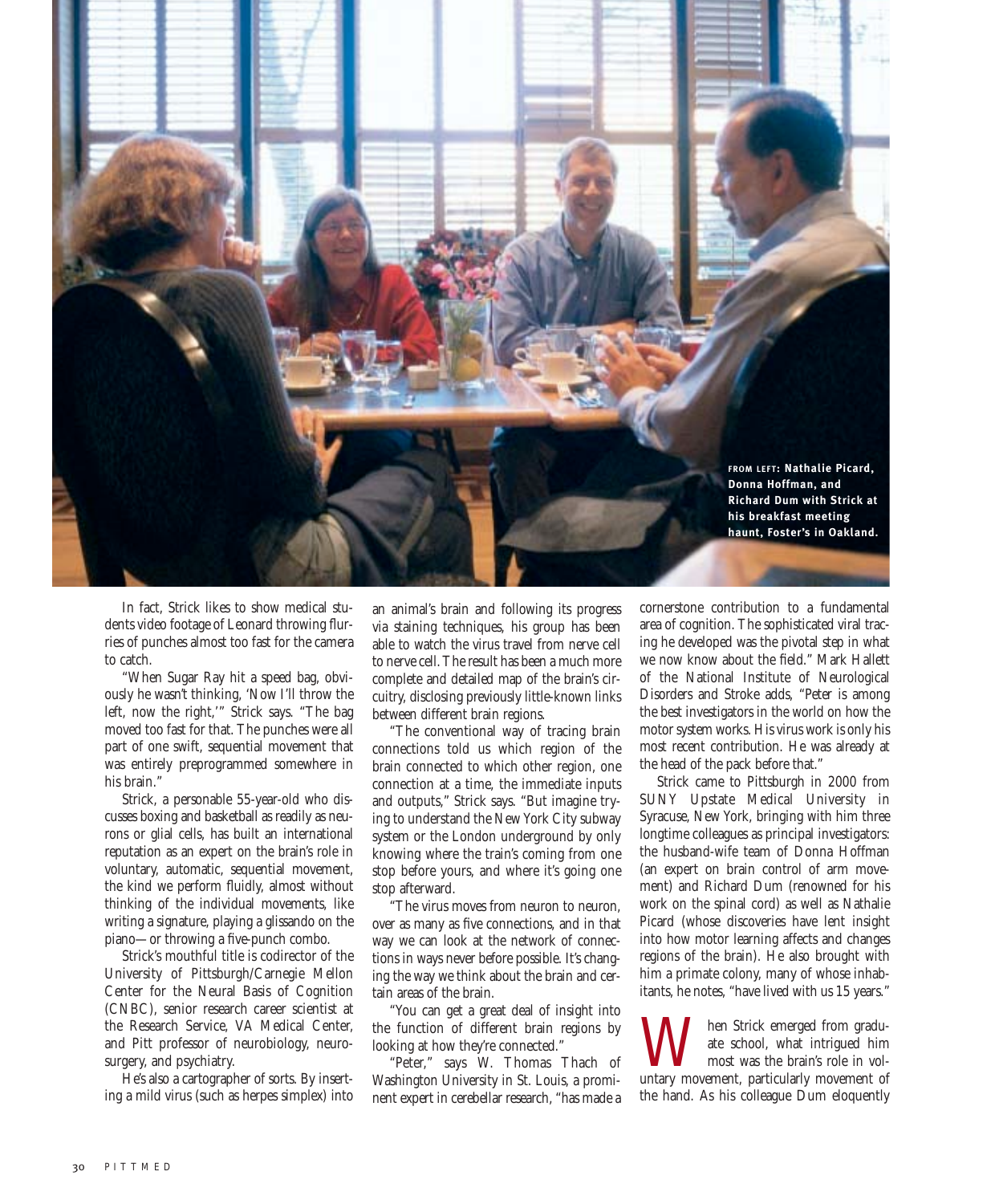## **"When Sugar Ray hit a speed bag, obviously he wasn't thinking, 'Now I'll throw the left, now the right.'"**

points out, how we humans use our hands is what distinguishes us from other creatures, and what we use to make our world unique. Skillful hands allow us to create tools, build houses, paint pictures. The hand can perform hundreds of simple and complicated movements, from grasping and gesturing to playing a Beethoven sonata. Yet humans mostly use their hands automatically, without consciously thinking about the individual movements and without connecting movements to what signals are sent down from upstairs. A concert pianist does not deliberate about which finger strikes which key, but concentrates on phrasing, tempo, fortissimo, and diminuendo. The keystrokes are almost automatic, the result of trained fingering.

Strick's interest in voluntary movement, he acknowledges, may stem from his days as a schoolboy athlete. He attended high school in Philadelphia, where he was a basketball teammate of Reggie Jackson's (the same Jackson who turned to baseball and became known as "Mr. October" for delivering clutch home runs for the A's and Yankees in the World Series).

"Reggie wasn't too tall then, he grew after high school, but he was a strong forward with an incredible vertical leap, and he had an oldfashioned two-hand set shot from the top of the key. He was fascinating to watch. He was one of the few in those days who had learned how to dunk."

By the time Strick earned a PhD in neuroanatomy at the University of Pennsylvania, his own hoop time was relegated to the playground, half-court variety. After four years at the National Institutes of Health, in 1976, he went to Syracuse, where he held joint appointments in neurosurgery and physiology. There, he assisted neurosurgeons with the treatment of intractable movement disorders, like Parkinson's disease.

Then and now, most scientists pursued one or two techniques for investigating brain function. For example, some observe brains damaged by stroke or experimentally lesioned animal brains. Some electronically stimulate the brain and monitor what happens. . .

Strick prefers to pursue many approaches: "No one approach can give you the necessary breadth and perspective.

"Suppose one were to rely solely on the lesion approach to unravel the function of a brain region." He compares the lesion method to taking away a car's spare tire. "Remove the spare. What do you learn? One could come to the conclusion that the spare tire has no function because immediately after its removal, the car suffers no negative consequences. Obviously, the spare is needed for a certain specific set of circumstances. Unless we test those conditions, we learn very little about the function of the spare. The same is true for some brain lesions."

Among his many investigations in the '70s and '80s, Strick explored how the normal brain made fluid movement, like Jackson's dunk shot, possible.

Eventually, he became interested in tracking brain connections. He tried several methods of injecting dyed substances into individual neurons and then monitoring the substances' movement. Then, in 1986, he came upon the viral tool.

Viral tools for tracing brain circuitry had actually been devised years earlier, set aside,

and then revived by the late Hans Kuypers at Cambridge University in England. Kuypers injected a virus to chart brain connections in laboratory mice. Strick felt the method could be adapted for primates, and thus could have greater application for humans. He spent a couple of sabbaticals studying with Kuypers in Cambridge, then returned to Syracuse to put his lessons into practice.

Perfecting the technique took years; but he and a graduate student, Frank Middleton, reported success in primates in 1994. Their paper in *Science* was a heads up to cognitive investigators throughout the world, Thach recalls. Using viruses and antibody tracers attached to them, they were able to trace a multineuronal pathway to the prefrontal cortex, an area involved in higher executive functions and working memory, from the cerebellum—supposedly out of the thinking/emotion loop. In experiments with other students, Strick later showed that the prefrontal cortex and cerebellum were part of a closed loop circuit that continuously communicates information back and forth between the two remote structures.

Then in another eye-opening experiment,



**With colleagues in Minnesota, Strick was among the first to report that the computational power of the cerebellum is applied not only to controlling movement but also to cognitive functioning. In A (above), study participants were asked to perform a straightforward task—i.e., moving the pegs, one by one, from one end of the board to the other—which slightly activated the dentate nucleus of the cerebellum, not surprisingly. When the participants were presented with a puzzle (B) that was much more difficult to execute, activation in the dentate nucleus was three to four times larger.**